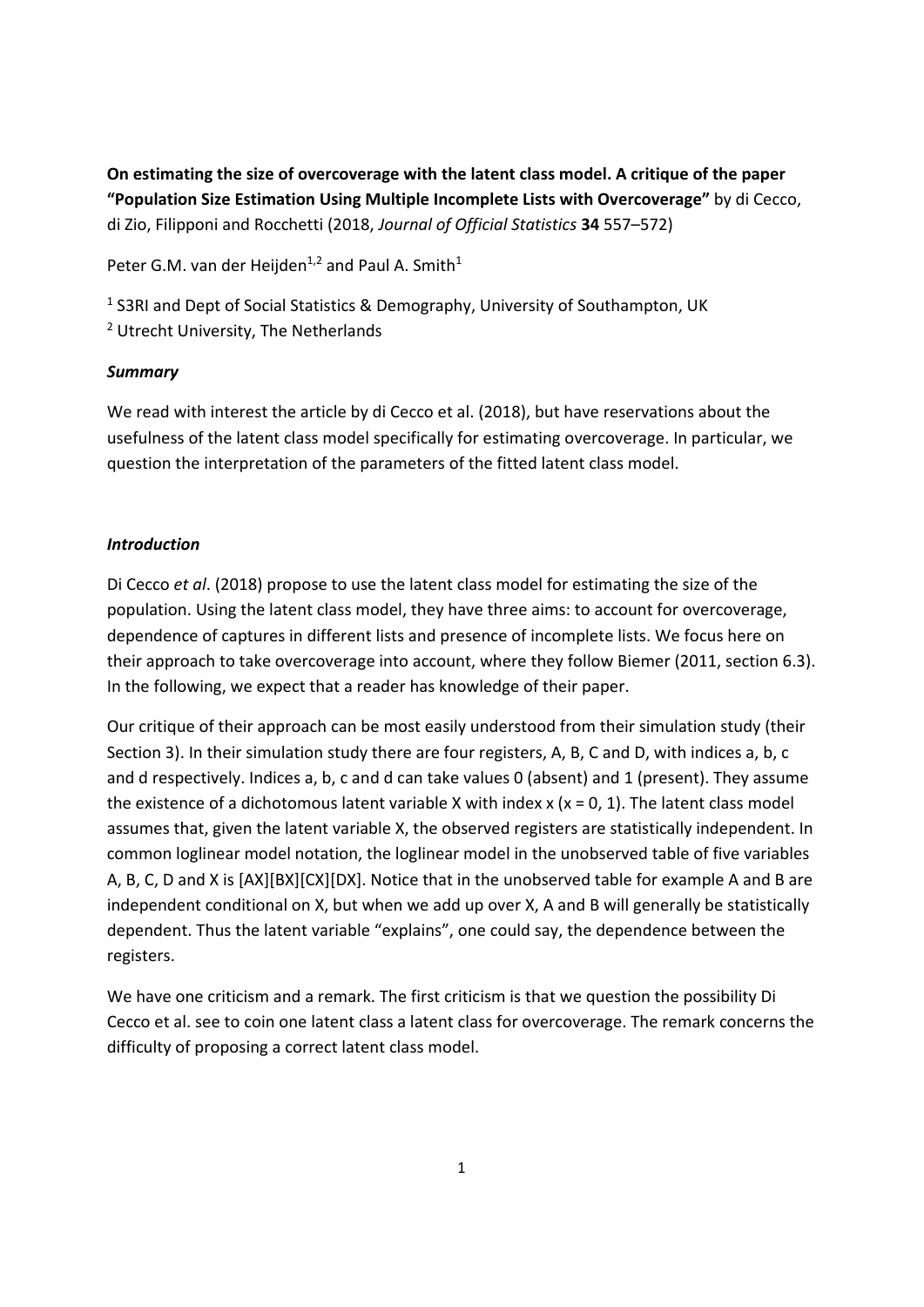### *Criticism: in practice there will be no pure latent class with overcoverage*

In scenario 1 of their simulation study they use the following parameters of the latent class model (also with an interaction between registers C and D, but for the first point we want to make this is irrelevant): the total  $N = 1,000,000$ , the first latent class size is 0.4 and the second latent class size is 0.6. In other words, 40 % of the individuals fall in the first latent class and the 60% in the second latent class. The conditional parameters in the latent class model are

|                | Register A | Register B | Register C | Register D |
|----------------|------------|------------|------------|------------|
| Latent class 0 | 0.25       | 0.20       | 0.21       | 0.29       |
| Latent class 1 | 0.70       | 0.82       | 0.86       | 0.83       |

The latent class sizes are to be interpreted as follows: given that an individual is in Latent class 0, his/her probability to fall in register A is 0.25, in B 0.20, in C 0.21 and in D 0.29. In Latent class 1 these probabilities are much higher, 0.70, 0.82, 0.86 and 0.83.

*The standard interpretation* of the latent class model for population size estimation assumes that *there is no overcoverage*. The latent class model is then used in this context to allow for heterogeneity of inclusion probabilities. I.e. there are two groups of individuals, and one group of individuals (latent class 0) has low inclusion probabilities, namely 0.25, 0.20, 0.21 and 0.29; the other group (latent class 1) has high probabilities, namely 0.70, 0.82, 0.86 and 0.83. For latent class 0 there is a part of the population that is missed, and by estimating it using the conditional probabilities we also have an estimate for the population size  $N_0$  for latent class 0. Similarly, for latent class 1 there is also a part of the population that is missed , and by estimating it using the conditional probabilities we also have an estimate for the population size N<sub>1</sub> for latent class 1. The total population size N is then found by adding the estimates for N<sub>0</sub> and *N<sub>1</sub>*. In the context of no overcoverage but only undercoverage we have applied these models ourselves (Stanghellini and van der Heijden, 2004,, as was noticed by Di Cecco et al., 2018) and find the latent class model useful in the context of population size estimation.

*The Di Cecco et al. interpretation* of the latent class model assumes that *there is overcoverage.*  They use the same parameter values but present them differently.

|                | Register A | Register B | Register C | Register D |
|----------------|------------|------------|------------|------------|
| Latent class 0 | 0.25       | 0.20       | 0.21       | 0.29       |
| Latent class 1 | 0.30       | 0.18       | 0.14       | 0.17       |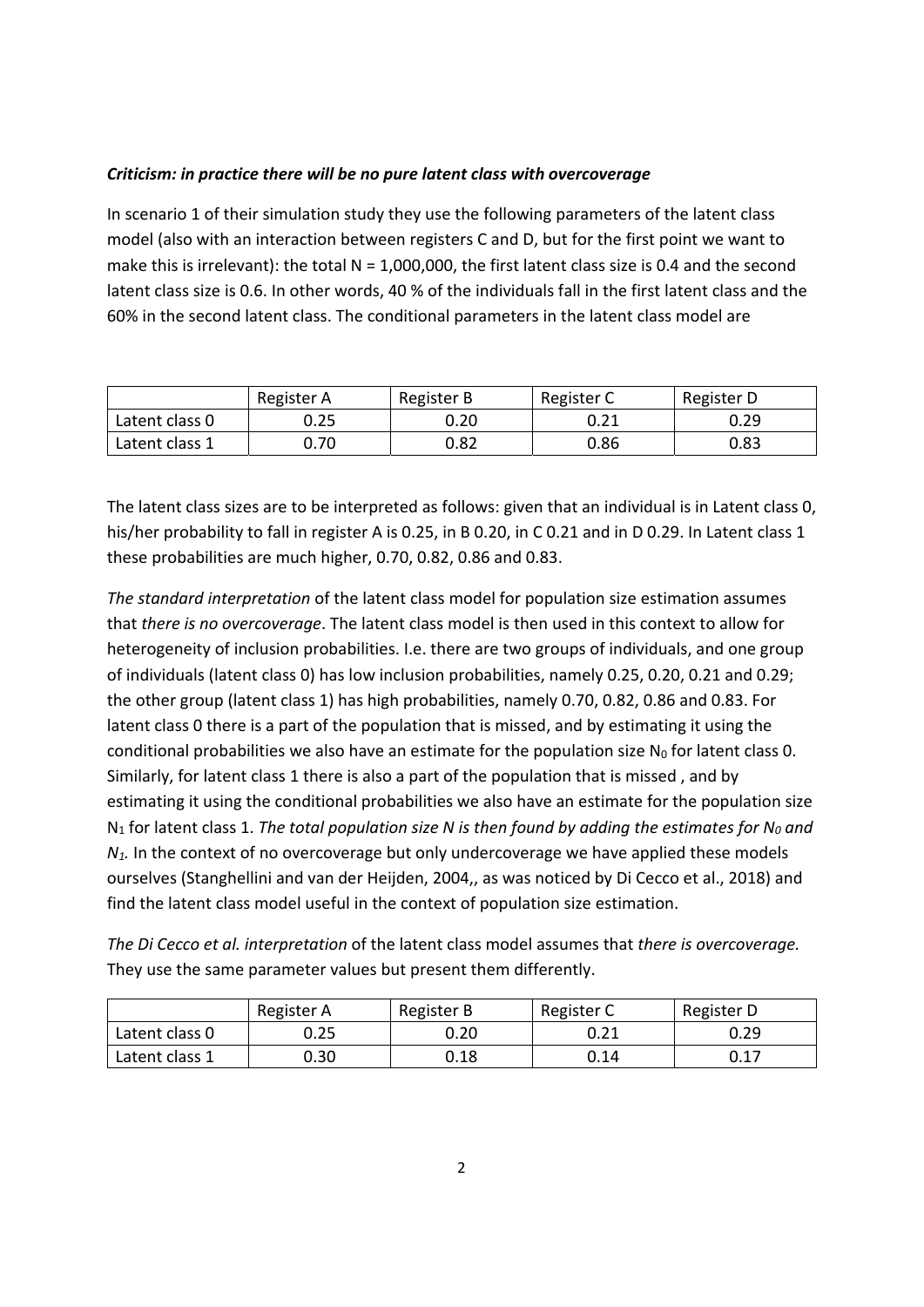The parameters in the first line are *overcoverage* probabilities, i.e. in latent class 0, the probabilities of overcoverage are 0.25, 0.20, 0.21 and 0.29. In the second line of the second table they provide the complement of the probabilities in the second line of the first table and coin them undercoverage probabilities: given that one is in latent class 1, the inclusion probability is 0.70 so the undercoverage probability (the probability to be missed) is 0.30. The conclusion they draw from this interpretation is that *the population size N is only N1, and N0 should be ignored as it is overcoverage*.

Di Cecco et al. show in simulations that, if the scenario is true, the latent class model works well. What we question, however, is the likelihood that the scenario can be true in practice.

Our point is this. In practical situations there will be linked data of, for example, four registers. Usually it will be clear from the start whether one or more of the sources has overcoverage. If there is no overcoverage, however, then the Di Cecco et al. interpretation is wrong, and, where Di Cecco et al. would ignore  $N_0$  in the estimation of the total population size N, they would do this incorrectly.

Assume that there is overcoverage. Then, however, it is likely that there will also be heterogeneity of inclusion probabilities. Thus, by fitting the 2‐class latent class model the interpretation of latent class 0 is difficult as it will reflect both overcoverage *and* heterogeneity of inclusion probabilities. The problem then is that it is not clear what to do with the estimation of the total population size: part of N0 should be ignored as it is overcoverage and as such *not* part of the population that we want to estimate the size of, but the part of  $N_0$  resulting from heterogeneity should be included as it *is* part of the population that we want to estimate the size of. We think that in practical situations there will always be one or more subgroups of individuals for which the inclusion probabilities will be smaller than the inclusion probabilities of the main group – think of hard‐to‐reach groups, for example. Thus the model that they start off with in the simulations will never hold.

#### *Remark*

In a loglinear modelling approach where no use is made of a latent variable X, the loglinear model is likely to have interaction parameters that arise because of heterogeneity of inclusion probabilities. I.e., assume the simple two register situation where the model is [AX][BX], where X is a variable influencing the inclusion probabilities in A and B. Then, if the three way array is marginalized over X, interaction between A and B arises. In the latent class model this variable X is unobserved, and in the standard approach the latent variable X is used to eliminate direct dependencies between observed lists, so that the observed variables are independent conditional on the latent variable.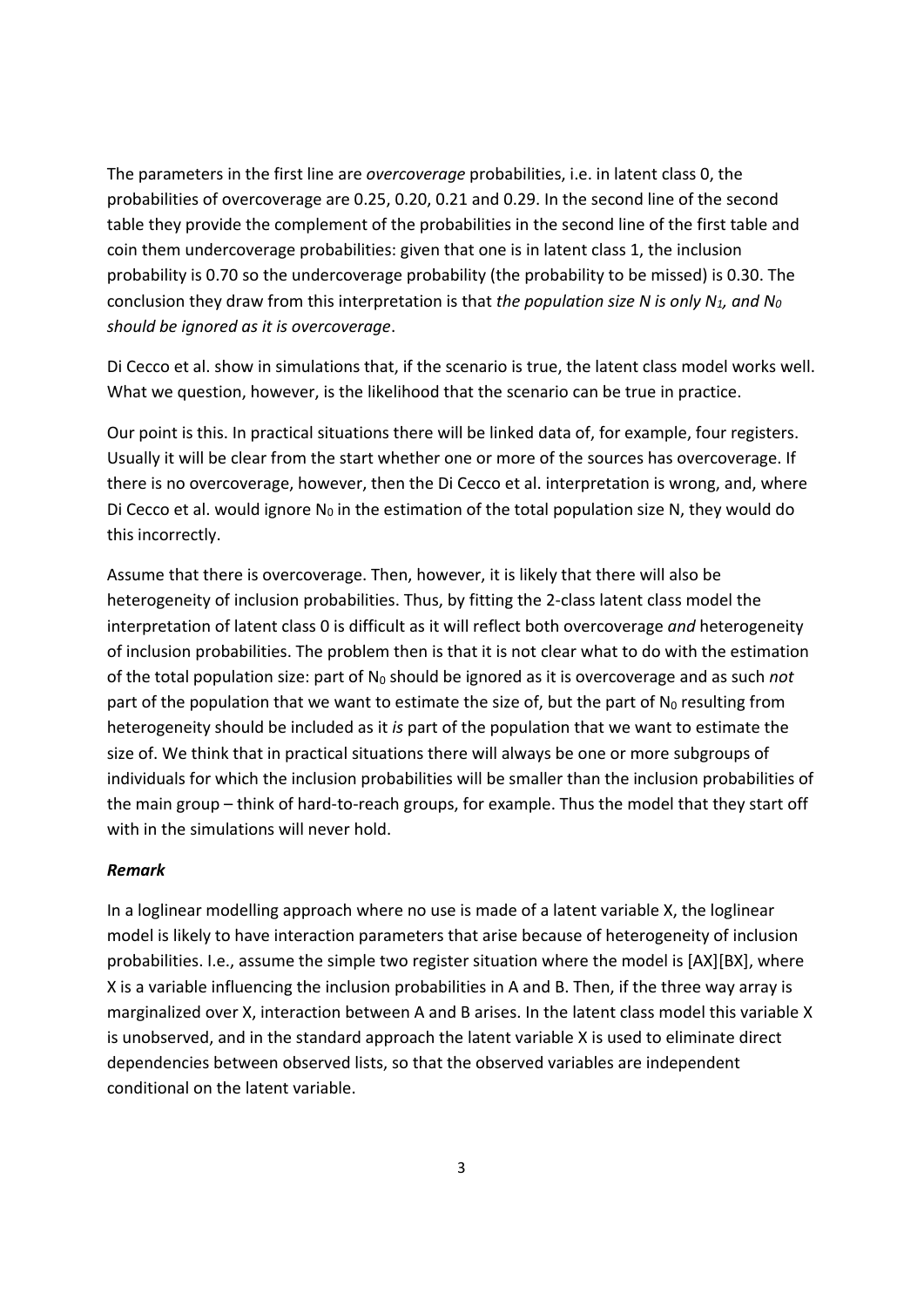In the Di Cecco et al. interpretation, their initial model is a model of independence of the registers given the latent classes. To make the model more realistic, they allow for local dependencies, for example, in the first scenario of the simulation study in their paper, that also allows for direct interaction between registers C and D. Thus the model fitted is [AX][BX][CX][DX][CD]. They correctly notice that this assumes that the direct dependence between C and D is the same in latent class 0, the overcoverage class, and in latent class 1, the undercoverage class.

In the Di Cecco et al. interpretation the two latent classes actually refer to different populations: an overcoverage population of individuals that are not part of the population one is interested in, and an undercoverage population of individuals that is actually the population one is interested in. But actually this undercoverage population is a population from which the overcoverage is eliminated. But if we consider the undercoverage population separately, this is population of observed variables, that are likely to have direct interactions between them as these direct interactions arise from heterogeneous inclusion probabilities.

The problem we see is that there is no reason why the direct interactions needed to find a fitting model in the undercoverage class are identical to the direct interactions needed to find a fitting model in the overcoverage class. So, if we consider the direct interaction between C and D discussed above, it is not realistic to assume that the model [AX][BX][CX][DX][CD] would fit. Of course, this can be remedied by including a three‐factor interaction between C, D and X so that the model becomes [AX][BX][CDX].

But then, what happens to the identifiability of the model if more interactions are to be included? This may easily become problematic. For four registers the number of degrees of freedom in the standard latent class model is (#independent cells ‐ #independent parameters) =  $(15 - 1) - (1 + 4^*2) = 5$ . For the model [AX][BX][CDX] it is 3, and by including additional interactions the number of degrees of freedom quickly becomes negative. This implies that, due to identifiability problems, it may be difficult to fit realistic models that fit the data.

### *Conclusion*

Summarizing, our main critique is that, in the context of population size estimation using registers having overcoverage, it is very unlikely that there will not be heterogeneity of inclusion probabilities as well. This makes the interpretation of the parameters of the latent class model problematic, and ignoring  $N_0$  for the estimation of the total population size problematic. Our conclusion is that we have strong hesitations about the usefulness of the latent class model in the context of overcoverage.